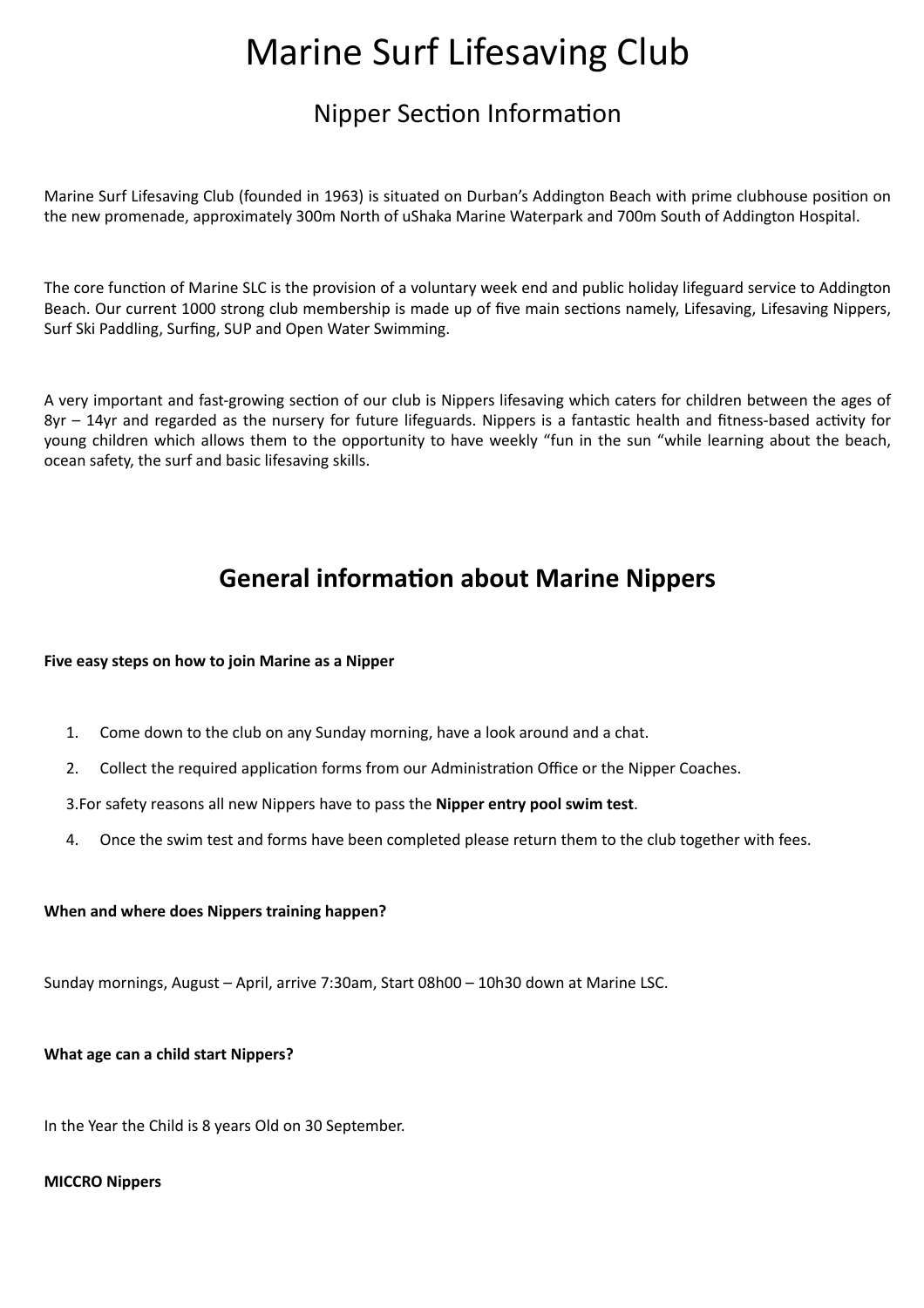Micro Nippers caters for Siblings who are Less than 8 Years old.

#### *Approximately how much does it cost for the first season?*

| First time membership application       | R 150.00                          |
|-----------------------------------------|-----------------------------------|
| Annual club fees                        | R 580.00                          |
| Club access disk                        | R 100.00                          |
| Club kit skull cap, costume & rash vest | R 650.00                          |
| Competition entry fees (Approximate)    | R 500.00 (Optional participation) |
|                                         |                                   |

Approximate season Total **R1 880.00**

### **SWIM TESTS**

Swim tests are conducted at Westville Swimming pool. (St James Ave, Westville) 8am on Saturday Mornings (Contact Craig Clelland to Book - 071 459 0006)

### *LEVEL TESTS*

Level Tests are tests that ALL Nippers must complete, in order to participate in any of The Nipper Carnivals, KZN Champs and SA Champs.

**The Level Tests Consist of:** Verbal Theory Test – Get Theory Booklet from the Club Office Pool Swim Test Ocean & Beach Practical Test

*What swimming and running ability is required?*

*Entry and registration* 100m pool swim < 3 minutes, water treading 5 minutes & 1.5m object retrieval

*Level One* (*u/9 u/ 10)* Pool Swim: 300m pool swim < 8 minutes Ocean Run/Swim Run - Run 75m/ Swim 150m / Run 75m < 10 minutes

*Level Two* (*u/11 u/12)* **Pool Swim:** 400m swim < 10 minutes **Ocean Run/Swim/Run** - Run 100m / Swim 150m / Run 100m < 10 minutes

*Level Three* (*u/13 u/14)* - 400m pool swim < 9 minutes -

*Pool Swim -* 400m pool swim < 9 minutes **Ocean Run/Swim Run** - Run 150m / Swim 200m / Run 150m < 10 minutes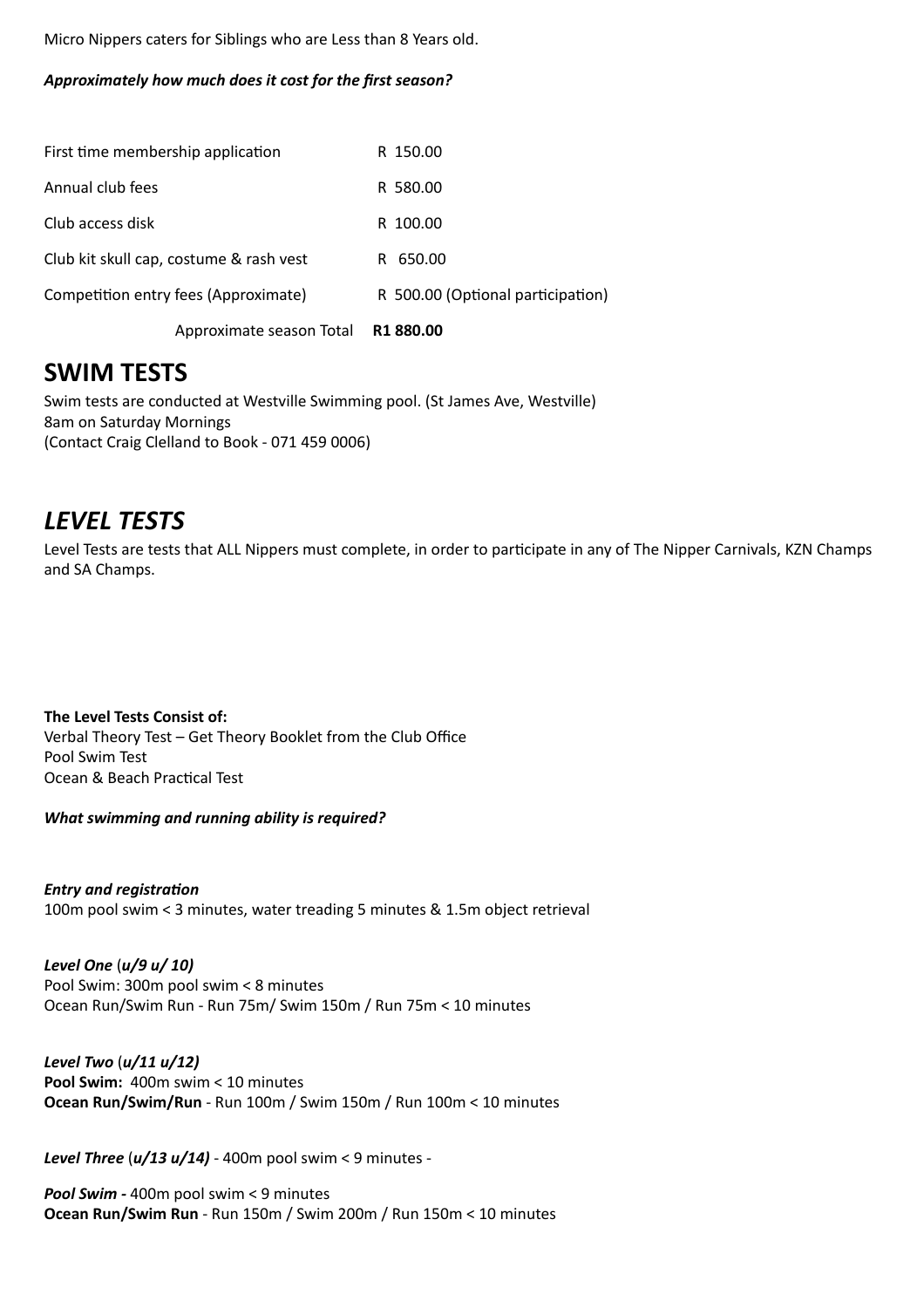### *LEVEL TEST DATES for 2021*

24 October & 11 November Level Tests are conducted by **KZN Lifesaving Officials**

# **Weekly Training – Sundays**

Training is every Sunday from August till April: 7:45 – 10:00 Age Group Skull Caps are compulsory for Training (Buy from the Office) Kids Meet at their Age Group tear drop Banner at 7:50am on the Grass outside the club – This Age Group banner will then be transferred to the Beach when we go down to the beach.

## **Age Group Coaches**

1 Niplets – Tyler Bingham, Kendra Robinson 2 u9/u10 – Craig Clelland, Dave Douglas, David Blackwood 3 u11/u12 – Gary Stewart 4 u13/u14 – Damon Nel, Bruce McDonald

#### *What kit and accessories are required for training sessions?*

- 1. Club coloured (Royal Blue) costume, skull cap & rash vest
- 2. Towel & Sun protection (sun cream & hat)
- 3. Light jacket for adverse weather days

#### *What skills and knowledge do the Nippers learn during their awards?*

- 1. General ocean, surf and beach safety.
- 2. Basic knowledge of surf conditions such as tides, currents and wave action.
- 3. Lifeguard communication signals.
- 4. Introductory first aid.
- 5. Surf swimming techniques and confidence.

### *What competitive lifesaving events / races can a Nipper take part in?*

- 1.Beach flags
- 2. Beach sprint & Beach Relay
- 3.Long Run (1km)
- 4.Surf swim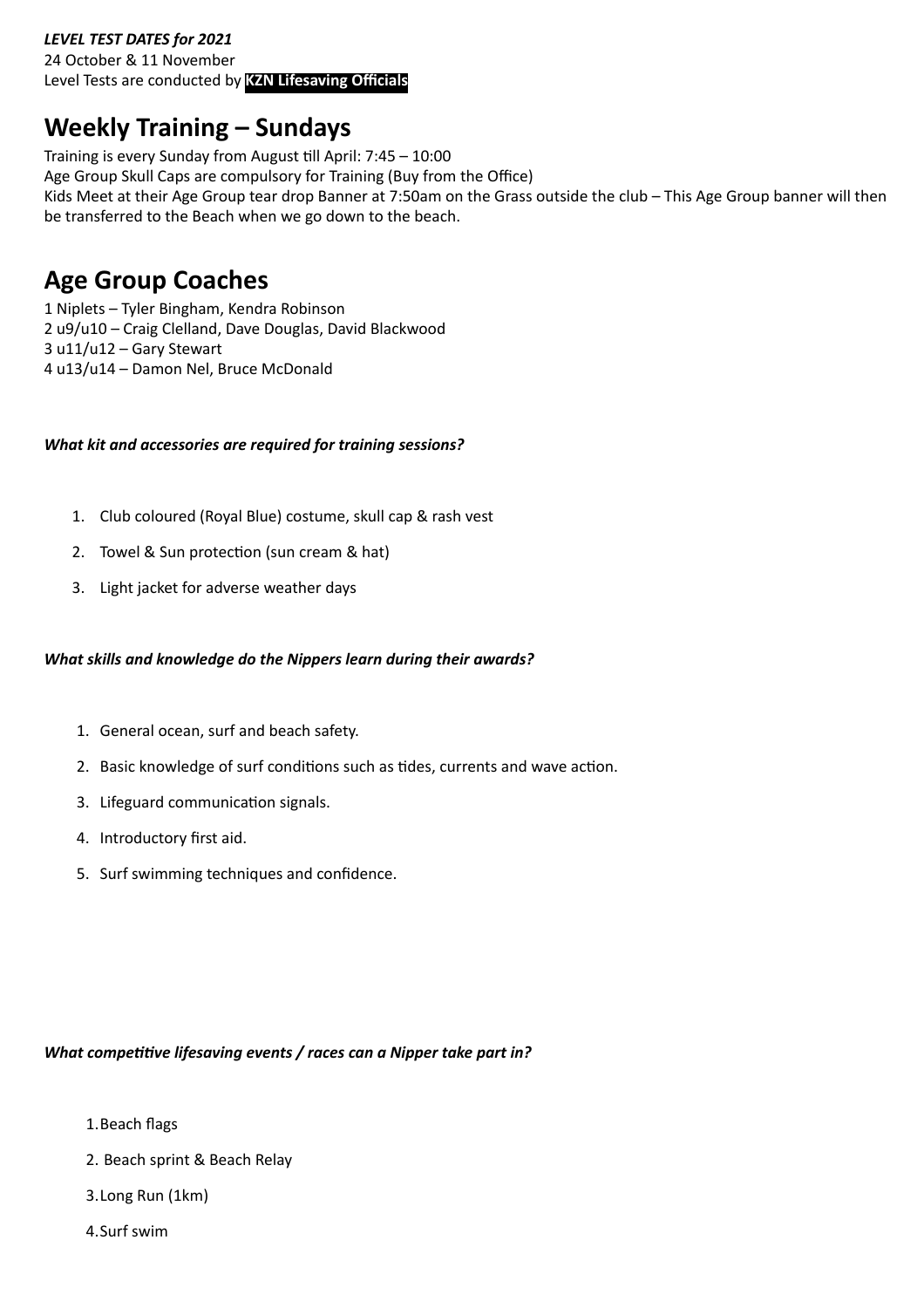5.Run Swim Run

6.Body Board

7.Malibu board paddling (From u/12)

8.Iron Nipper (Swim, Run, Board)

9.Team relays

# **CARNIVALS**

Nipper Carnivals are Local KZN interclub competitions that are always held at Addington beach. Marine LSC is based at Addington beach.

Your nipper will get to put into practice all that they have learned at their weekly training sessions. If your nipper has completed their Level Tests, they will be able to compete in both ocean and beach activities. If they have NOT completed the relevant LEVEL Test for their age group, they will only be able to compete in the beach Activities, Namely Flags, sprints, and long run.

### **Proposed Competition Dates for 2021**

17 October – Carnival 1 7 November – Carnival 2 5 December – Carnival 3 16 January – Carnival 4 5 February – u9/u10 KZN Nipper Champs 6 February – u11/u12 KZN Nipper Champs 20 February – u13/u14 KZN Nipper Champs 26 March – 02 April – SA Champs – (Venue TBC)

#### **Who can Compete at KZN and SA Champs**

Anyone who has Completed their Level Test for their Age Group can compete at KZN and SA Nipper Champs.

# *NIPPER COACHING*

*How does the Nipper coaching structure work?*

The Nipper section is directly managed and controlled by the Club Nipper Officer Mr Damon Nel, assisted by the Club Coach Mr. Dean Marais and Director of Competition Ms Keli Reynolds.

Each Nipper age group has an allocated head coach who is assisted at every session by two lifeguard qualified assistant coaches. A number of the age group coaches are recruited from the age group parents. If you would Like to assist with coaching, please simply ask any of the coaches.

The Nippers attend age group training sessions on Sunday morning from 08h00 – 10h30. Closer to completion season (January – March) additional training sessions are sometimes arranged as well as specialist presentations / coaching by Lifesaving National team members.

*Does a Nipper have to attend each and every training session in order to participate?*